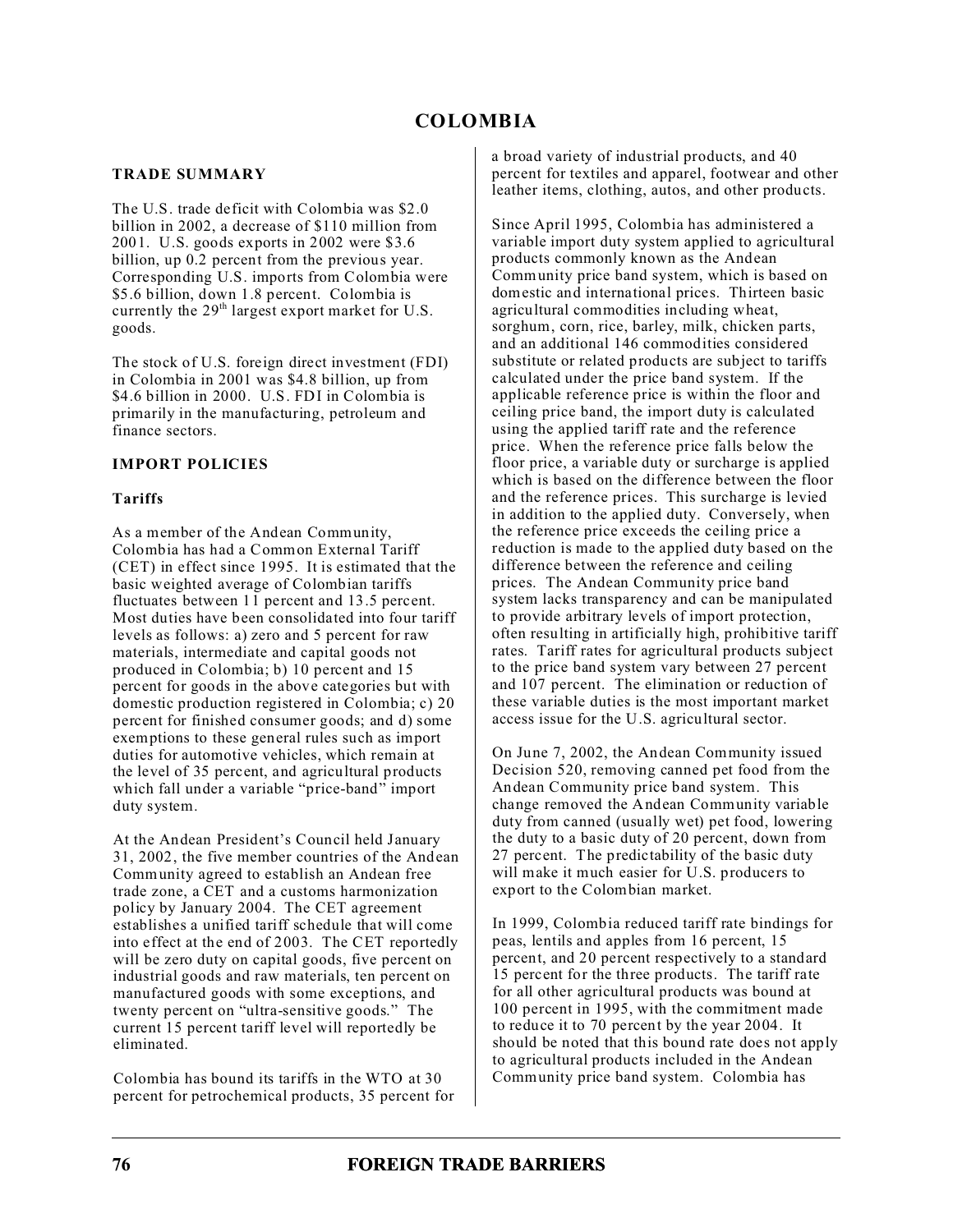made no reductions to date in duties toward the 70 percent commitment.

Colombia requires import licenses for less than two percent of all products, which include various commodities, narcotics-precursor chemicals, armaments and munitions, donations, and some imports by government entities. The majority of used goods—cars, manufactured auto parts, tires and clothing—are prohibited from import, and those that are allowed, such as machinery, are subject to licensing.Though the government abolished most import licensing requirements in 1991, it has continued to use prior import licensing to restrict importation of certain agricultural products such as chicken parts and other preserved chicken and turkey products. In addition, since the promulgation of Decree 2439 in November 1994, Ministry of Agriculture approval has been required for import licenses for products which compete with domestic products. Some of these products, which include important U.S. exports to Colombia, are wheat, malt barley, poultry, corn, rice, sorghum, cotton, wheat flour, and oilseeds and their products (i.e., soybean meal and soybean oil). Colombia has implemented absorption agreements which require an importer to purchase a government-specified quantity of domestically produced goods as a precondition for the granting of import licenses.

Colombia adopted a harmonized automotive policy with Venezuela and Ecuador, which went into effect in January 1994. Automotive parts and accessories, and motor vehicles imported from any of the three signatory countries have a zero import duty, while those imported from third countries are covered with CET rates varying between 3 percent and 35 percent depending on the type of vehicle and automotive part.

Colombia also assesses a discriminatory VAT of 35 percent on whiskey aged for less than 12 years, which is more characteristic of U.S. whiskey, versus a rate of 20 percent for whiskey aged for 12 or more years, most of which comes from Europe. This tax regime on distilled spirits appears to violate Colombia's WTO obligation to provide Most Favored Nation (MFN) treatment equally to products from all WTO members.The U.S. Government has contested this practice as an arbitrary discrimination against U.S. products.

#### **STANDARDS, TESTING, LABELING AND CERTIFICATION**

The Colombian Ministry of Foreign Trade requires specific technical standards for a variety of products. The particular specifications are established by the Colombian Institute of Technical Standards (ICONTEC), a private nonprofit organization, which provides quality certification and technical support services, and serves as an Underwriters' Laboratories (UL) inspection center. ICONTEC is a member of the International Standards Organization (ISO) and the International Electrotechnical Commission (IEC). In December 2001, the Ministry of Economic Development issued Resolutions 1190 through 1194, which eliminated mandatory compliance with technical standards on approximately 90 percent of the products previously subject to such requirements. Thus, certificates of conformity are no longer required before importing most products that are subject to technical standards. According to U.S. industry, Colombian requirements for phytosanitary registrations to bring new products into the market are excessive and often take as long as six to eight months to complete.

### **GOVERNMENT PROCUREMENT**

The Government Procurement and Contracting Law, Law 80/93, sought to establish simpler procedures based on the principles of transparency and objective selection. It provides equal treatment to foreign companies on a reciprocal basis and eliminates the 20 percent surcharge previously added to foreign bids. It also eliminated unnecessary requirements and bureaucratic procedures that increased prices of public services and limited their availability. The law also settled procedures for the selection of suppliers, mainly through public tenders. In implementing Law 80, the Colombian government instituted a requirement that companies without local headquarters in Colombia must certify that government procurement laws in the home country meet reciprocity requirements.

Although Law 80 has given more dynamism to the government contracting system, Colombia is still not a signatory of the WTO Government Procurement Agreement and there have been complaints of non-transparency in the awarding of major government contracts. However, during 2001, the Colombian Government made a serious commitment to develop an Internet model for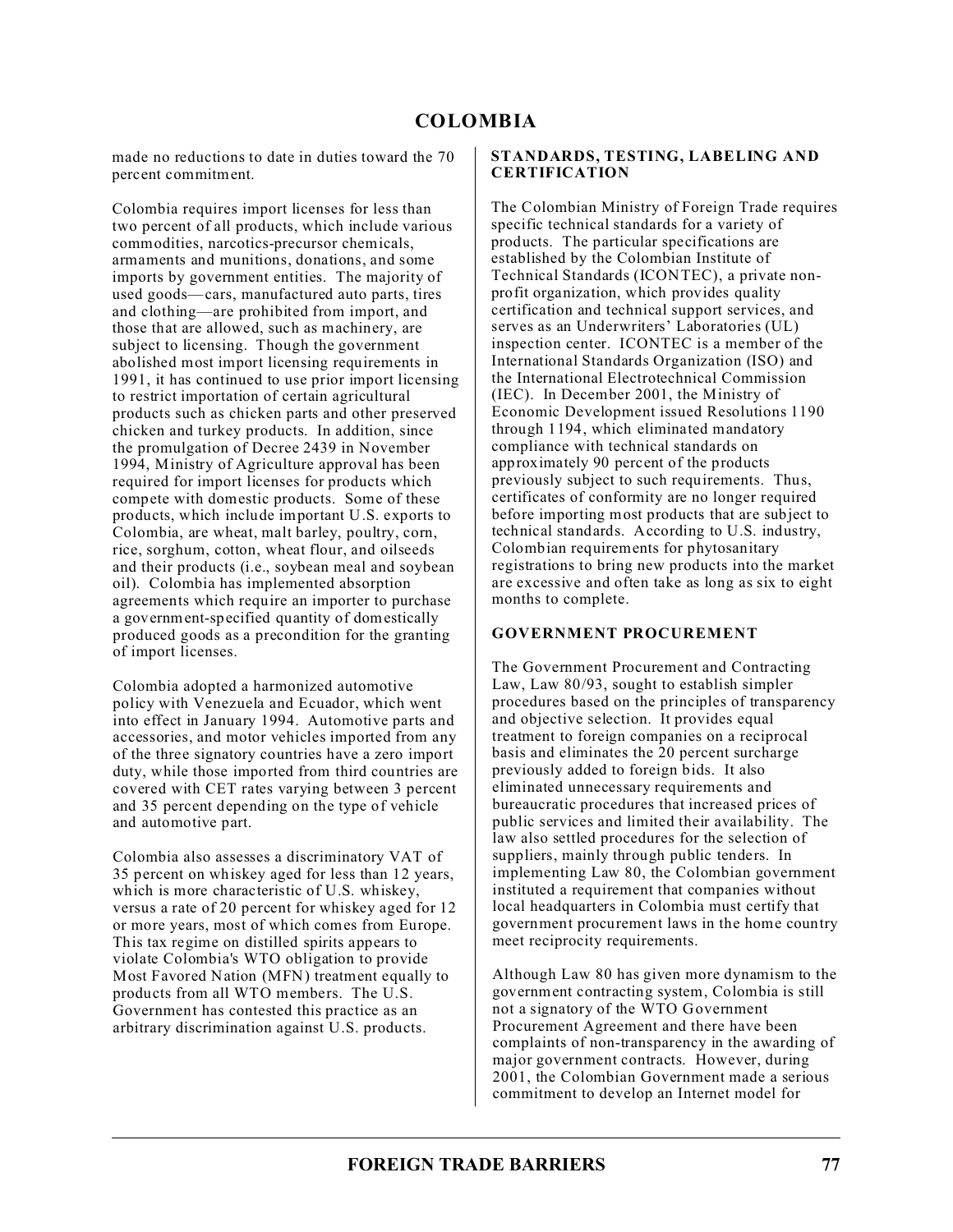government purchasing, aimed at reducing corruption in government procurement practices. As a result of this Internet initiative, Colombian citizens now have access to a huge volume of public information related to budgets, government plans, and purchasing. Businesses can now access government procurement information online. The spread of information has contributed to making public officials more accountable and the citizens better informed. With this initiative, the government eliminated non-bid contracts, providing equal treatment to foreign and domestic bidders.

Law 80 does not apply to contracts for the exploration and exploitation of renewable or nonrenewable natural resources, their commercialization, and those activities performed by state companies involved in these sectors. Contracts for the exploration and exploitation of renewable and non-renewable natural resources, and all those contracts related to telecommunications, radio, and courier services are governed by special legislation.

#### **EXPORT SUBSIDIES**

Colombia has notified the WTO that its "special machinery import-export system" and "free zones" do, in fact, constitute export subsidies. Also, Colombia's tax rebate certificate program (CERT) contains a subsidy component. The Government of Colombia has stated it will replace this subsidy with an equitable drawback system, although it has not yet done so. In late August 2002, the Colombian Government announced a reduction of the CERT subsidy to zero percent due to current fiscal difficulties. Although in practice this means that the subsidy component has disappeared, the CERT has not been eliminated and it might well be increased in the future when Colombia's budgetary conditions improve. The other export subsidy, known as the "Plan Vallejo," allows for duty exemptions on the import of capital goods and raw materials used to manufacture goods that are subsequently exported.

The Colombian Government's efforts to increase exports led to the formulation of a new customs code—Decree 2685 of December 1999. The Decree, which entered into force on July 1, 2000, provided for tariff exemptions on raw materials used by exporting enterprises. These incentives, which are very similar to the CERT, were reinforced with "legal and tax stability agreements" providing for fixed tax and legal

conditions over 5 year and 10 year periods to companies that develop special, and in some cases, subsidized export programs. Decree 1198 of June 29, 2000, partially modified Decree 2685 and regulated customs procedures at free trade and special import-export zones. Decree 1198 entered into force on January 1, 2001. In July 2001, the Colombian Congress approved a bill aimed at the creation of five Special Economic Export Zones, which the Government signed as Law 677 of August 3, 2001.

### **INTELLECTUAL PROPERTY RIGHTS (IPR) PROTECTION**

Colombia has been on the Special 301 "Watch List" every year since 1991. In 2001, Colombia was included in the Special 301 "Priority Watch List" for its persistent failure to effectively protect intellectual property rights (IPR). Colombia, which is a WTO member, has ratified its Uruguay Round implementing legislation. It is a member of the World Intellectual Property Organization (WIPO) and has negotiated to join the Paris Convention for the Protection of Industrial Property, the Patent Cooperation Treaty and the Union for the Protection of New Plant Varieties. Colombia has ratified, but not yet fully implemented, the provisions of the WTO Agreement on Trade-Related Aspects of Intellectual Property Rights (TRIPS).

### **Patents and Trademarks**

The patent regime in Colombia currently provides for a 20-year term of protection for patents and reversal of the burden of proof in cases of alleged process patent infringement. The provisions of the decisions covering protection of trade secrets and new plant varieties are generally consistent with world-class standards for protecting intellectual property rights, and provide protection for a similar period of time. In December 2000, the Andean Community issued Decision 486 to replace the patent and trademark regime, which was previously governed by Decision 344. The new regime provides improved protection to patents, trademarks, industrial inventions, rules of origin and unlawful competition related to industrial property. Decision 486 eliminates previous restrictions on biotechnology inventions, increases protection of industrial designs from eight to ten years, protects traditional knowledge of indigenous, Afro-American, or local communities, protects integrated circuit (microchip) designs, and provides improved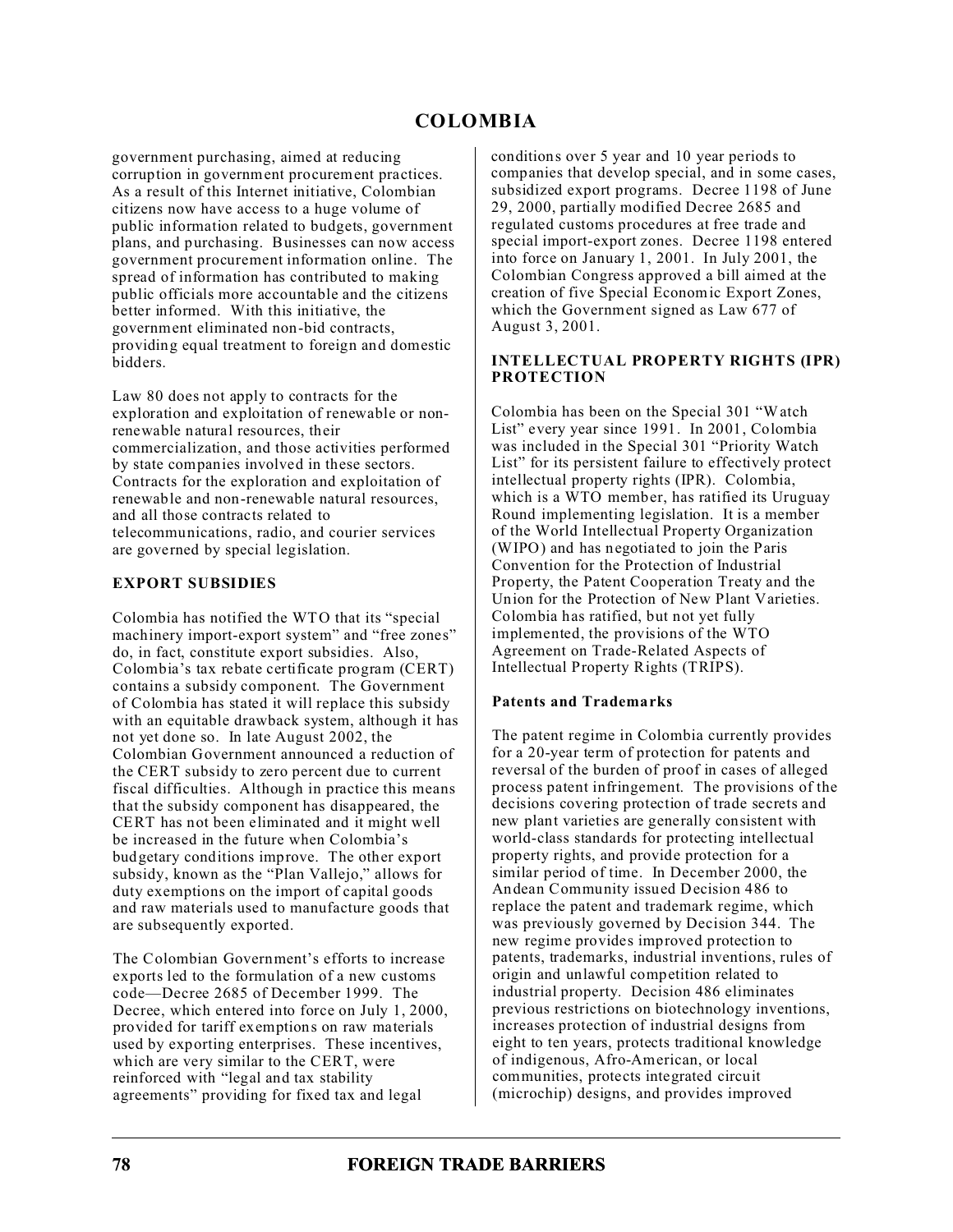protection for industrial secrets in accordance with the TRIPS agreement. Decision 486, however, contains deficiencies in such areas as working requirements, transitional "pipeline" protection, denial of pharmaceutical patent protection for products with multiple or dual use "active principal," and protection of confidential data submitted for pharmaceuticals and agro-chemicals.

Law 599 of July 2000 and Decree 2591 of December 2000 partially regulate Andean Community Decision 486 in Colombia and establish penalties for violations to Decision 486 regarding patents, trademarks and industrial secrets. Resolution 210 of January 15, 2001 provides for more efficient procedures for the protection of industrial property and better information mechanisms for users. Additionally, in June 2001, the Superintendency of Industry and Commerce issued Resolution 17585, which provides for compulsory license approvals to third parties, other than patent holders, in specific cases related to national emergency, public interest or national security, failure on the part of the patent holder to exploit it commercially, or in cases of patent holders' abuse of a dominant position in the market. Resolution 17585 stipulates that license grantees must pay a monetary compensation to patent owners, which varies according to inventions' market value, costs of production, and national and international market conditions. In August 2002, the Colombian Government issued Decree 2085, which provided stronger protection for data. Under the decree, data presented in 2002 for health certification of pharmaceuticals would be protected for a period of three years, increasing to five years for data presented beginning in 2005. In addition, the decree clearly states that bioequivalency and bioavailability studies would only be allowed for use in registrations after the protective period expired. This represented a major step forward in the protection of intellectual property in Colombia.

Colombian trademark protection requires registration and use of a trademark in Colombia. In a 1998 decree, Colombia announced that registration of a trademark must be accompanied with its use in order to prevent parallel imports. Trademark registrations have a ten year duration and may be renewed for successive ten year periods. Priority rights are granted to the first application for a trademark in another Andean Community country or in any country which grants reciprocal rights. Colombia is a member of the Inter-American Convention for Trademark and Commercial Protection. Enforcement of trademark legislation in Colombia is showing some progress, but contraband and counterfeiting are widespread. U.S. pharmaceutical firms continue to press for a range of legislative and administrative reforms. The Superintendency of Industry and Commerce acts as the local patent and trademark office in Colombia. This agency suffers from inadequate financing and a backlog of trademark and patent applications exceeding 17,000.

### **Copyrights**

Andean Community Decision 351 on the protection of copyrights has been in effect in Colombia since January 1, 1994. Colombia also has a modern copyright law: Law 44 of 1993. The law extends protection for computer software to 50 years, but does not classify it as a literary work. Law 44 and Colombia's civil code include some provisions for IPR enforcement and have been used to combat infringement and protect rights. Colombia belongs to the Bern and Universal Copyright Conventions, the Buenos Aires and Washington Conventions, the Rome Convention on Copyrights, and the Geneva Convention for Phonograms. It is not a member of the Brussels Convention on Satellite Signals.

In July 2001, Colombia's new Criminal Code entered into effect. It includes copyright infringements as a crime, and significantly increases possible sanctions from a jail term of one to three years to one of three to five years. The code also contains provisions on violation of technological protection measures and rights management, both key obligations of the WIPO treaty.

In 1999, the Colombian Government issued a directive to all government and educational institutions to respect copyrights and avoid the use or purchase of pirated printed works, software and audio/video material. Although this campaign has resulted in increased enforcement efforts by Colombian law enforcement agencies, the piracy rate for business software still reflects an unacceptably high incidence of illegal software use in Colombia, particularly within small to medium-sized organizations. Estimated trade losses due to business software piracy are \$35 million in 2001, with an estimated 53 percent piracy level. The recording industry reported that in 2001, the estimated level of audio piracy rose to 65 percent, with estimated losses due to piracy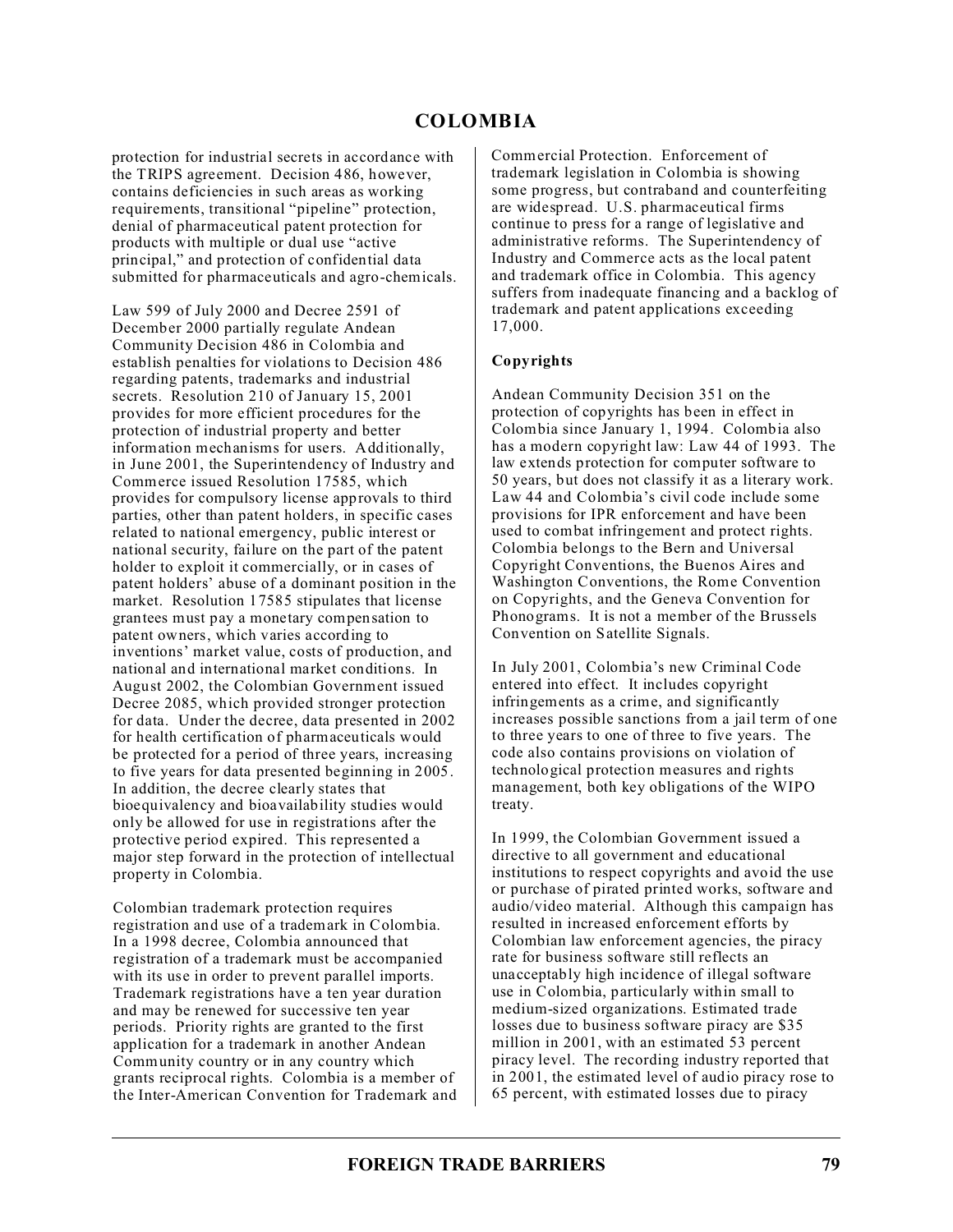also rising to \$73 million. The publishing industry reports that pirated books and photocopies have a 20 percent to 25 percent market share (50 percent in the English language reference books, which is only a small part of the market). Estimated losses due to book piracy rose slightly to \$5.3 million in 2001. Although some enforcement activity has actually improved in the last few years in Colombia, there are few results in terms of deterrent sentences and judgment issues, or actual reductions in the levels of piracy, to show for these efforts.

A major intellectual property rights issue has been the need for the Colombian Government to license legitimate pay television operators and to pursue pirate operators. Colombia's Television Broadcast Law increased legal protection for all copyrighted programming by regulating satellite dishes, and enforcement has been initiated utilizing a licensing process. For several years the U.S. has urged the Colombian Government to reduce the widespread piracy and to pursue pirate operators by legitimizing non-royalty paying service providers and by initiating investigations of suspected pirate operators. The U.S. Government is continuing to monitor progress in this area. Annual losses due to audiovisual piracy are estimated by the U.S. industry to have been \$40 million in 2002.

### **SERVICES BARRIERS**

The "apertura" policy implemented during the 1990's promoted and facilitated the importation of most services. Sector liberalization has progressed furthest in financial services, telecommunications, accounting/auditing, energy, and tourism. It has occurred to a lesser extent in legal services, insurance, distribution services, advertising, and data processing. The provision of legal services is limited to law firms licensed under Colombian law. Foreign law firms can operate in Colombia only by forming a joint venture with a Colombian law firm and operating under the licenses of the Colombian lawyers in the firm. Colombia permits 100 percent foreign ownership of insurance firm subsidiaries. It does not, however, allow foreign insurance companies to establish local branch offices. Insurance companies must maintain a commercial presence in order to sell policies other than those for international travel or reinsurance. Colombia denies market access to foreign maritime insurers.

A commercial presence is required to provide information processing services. All tourism

service providers must be registered with the Ministry of Economic Development and must be licensed by the Government's National Tourism Corporation. Health service providers must be registered with the various supervisory entities (the Ministry of Health, the National Council of Social Security and Health, and the Superintendency of Health) which impose strict parameters pertaining to cost accounting structures and the quality of the service provided. Foreign educational institutions must have resident status in Colombia in order to receive operational authority from the Ministry of Education.

Cargo reserve requirements in transport have been eliminated. However, the Ministry of Foreign Trade reserves the right to impose restrictions on foreign vessels of nations, which impose reserve requirements on Colombian vessels. Colombia also restricts the movement of personnel in several professional areas, such as architecture, engineering, law and construction. For firms with more than ten employees, no more than ten percent of the general workforce and 20 percent of specialists can be foreign nationals.

In October 2000, the National Planning Department issued Decree 2080, which unified foreign investment regulations revoking all the rules on the subject previously dispersed into various decrees. Decree 2080 eliminated percentage limits previously placed on foreign equity participation as well as limits on foreign participation in audiovisual and radio services.

### **Financial Services**

Colombian legislation permits 100 percent foreign ownership in financial services, although the use of foreign personnel in the financial services sector remains limited to administrators, legal representatives, and technicians. In April 2000, the Central Bank completely removed previous reserve requirements on foreign borrowing operations. Such reserve requirements on foreign loans were designed to reduce the amount of import-related debt.

### **Basic Telecommunications Services**

In the WTO negotiations on basic telecommunications services, Colombia made fairly liberal commitments on most basic telecommunications services and adopted the WTO reference paper. However, Colombia specifically prohibited "callback" services and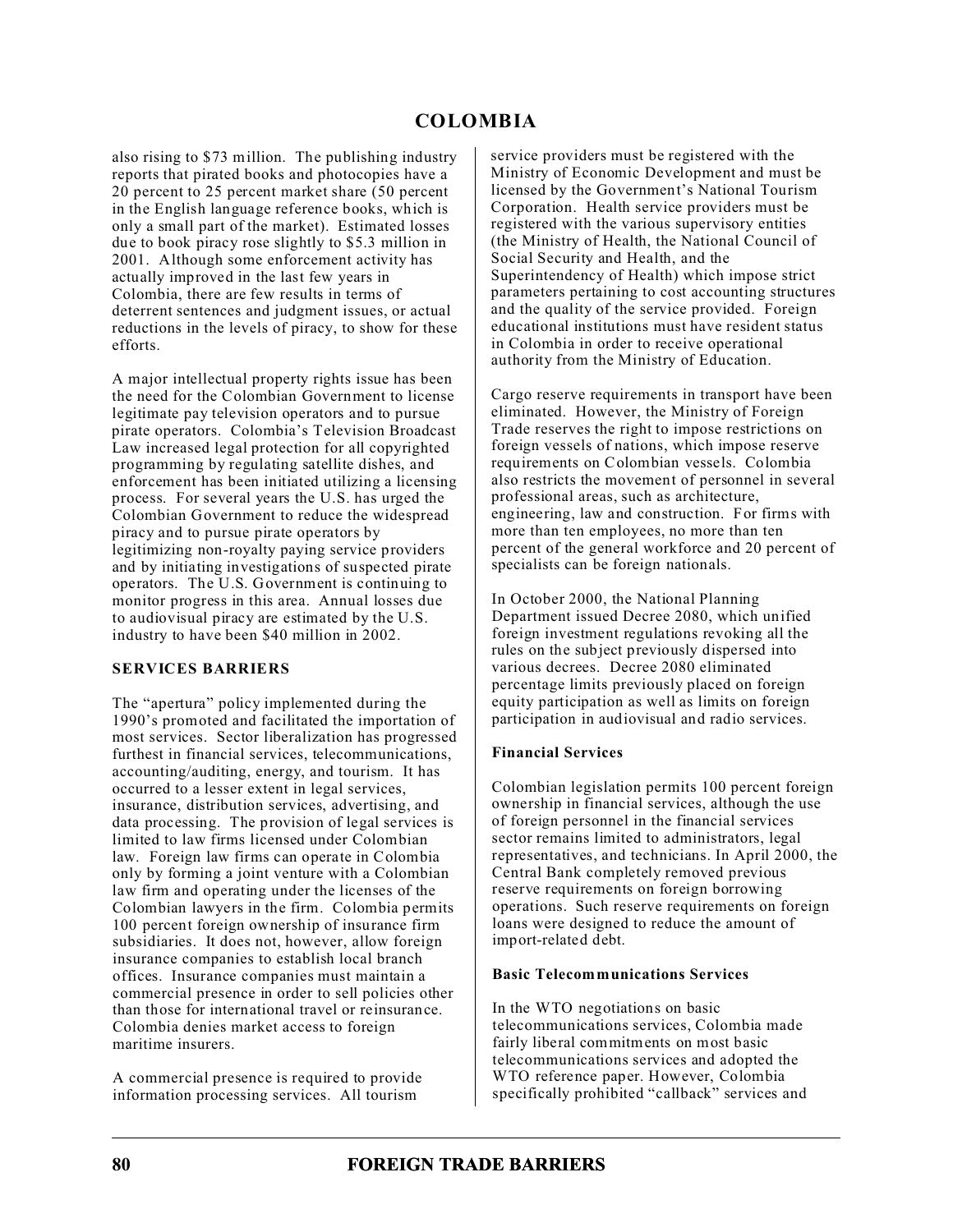excluded fixed and mobile satellite systems. Currently, foreign investment is allowed in telecommunications firms, but under the WTO agreement, Colombia reserves the right to limit foreign investment in these firms based on an economic needs test. While Colombia has allowed new competitors into long distance and international services, high license fees are a significant barrier.

### **INVESTMENT BARRIERS**

Colombian foreign investment statutes provide for national treatment for foreign investment. One hundred percent foreign ownership is permitted in most sectors of the Colombian economy. Exceptions include activities related to national security and the disposal of hazardous waste. Investment screening has been largely eliminated, and the mechanisms that still exist are generally routine and non-discriminatory. As a measure against money laundering, Foreign Direct Investment (FDI) in real estate was prohibited until February 8, 1999, when prohibitions on foreign investment in real estate companies were abolished by Decree 241.

All foreign investment must be registered with the Central Bank's foreign exchange office within three months in order to insure the right to repatriate profits and remittances. All foreign investors, like domestic investors, must obtain a license from the Superintendent of Companies and register with the local chamber of commerce.

Under the Andean Community Common Automotive Policy, Colombia, Venezuela and Ecuador impose local content requirements in order to qualify for reduced duties on imports. In November 1999, regional content requirements were gradually increased from an average of 23 percent to a maximum of 34 percent by the year 2009. This automotive policy is inconsistent with Colombia's WTO obligations under Trade Related Investment Measures (TRIMs).

All foreign investment in petroleum exploration and development in Colombia must be carried out under an association contract between the foreign investor and Ecopetrol, the state oil company. The terms of the standard association contract were modified in 1994, 1995, 1997, 1998, and again in 1999. In view of Colombia's need for new oil reserve discoveries, the Pastrana administration embarked on the implementation of a new hydrocarbon policy designed to attract foreign

investment. The new policy was aimed at achieving the long-term goal of producing 1.5 million barrels of crude oil per day by the year 2010. Colombia's improved terms, with much faster cost recovery, provide a significant increase to a typical project's expected rate of return. The association contract provides for an initial threeyear exploration period, which can be extended for an additional three years. If gas is discovered in the process, an additional four-year period can be provided in order to find a market and develop infrastructure. After discovery of oil reserves are made, a 22-year period is granted for production (30 years in the case of gas). Ecopetrol participates with a 30 percent share of an investment during the production period and reimburses its associate 30 percent of exploration costs prior to discovery. Then, production is distributed taking into account the "R factor," which is the ratio between the associate's cumulative revenues and expenditures.

The new contract terms were put into practice between 2000 and 2002 through bidding auctions. A record 60 contracts for exploration or incremental production were awarded in 2000 and 2001 to small, medium, and large size foreign companies including Occidental (US), Texas Star (US), Cespa (Spain), Elf (France), Tecnoil (Venezuela), and OAO NK Rosnef (Russia). Seven new exploration contracts have been awarded as of November 2002 to foreign companies including Lukoil (Russia), Emerald Energy (US), Argosy (US), and Petrobank (Canada). The development of those 67 projects will demand investments of approximately \$1.2 billion. The government has expressed concern that it might not remain self-sufficient in petroleum production. Colombia will face the prospect of becoming a net oil importer unless new reserves are found by 2005. Although security conditions—guerrilla warfare and narcoterrorism—continue to be worrisome, foreign investors have remained interested because of the favorable long-term characteristics of these prospects.

### **ELECTRONIC COMMERCE**

Electronic commerce in Colombia is primarily regulated by Law 527 of August 28, 1999. The law grants organizational, inspection, vigilance and sanctioning responsibilities to the Superintendency of Industry and Commerce. The Superintendency regulates certifying agencies which are the only entities authorized by law to